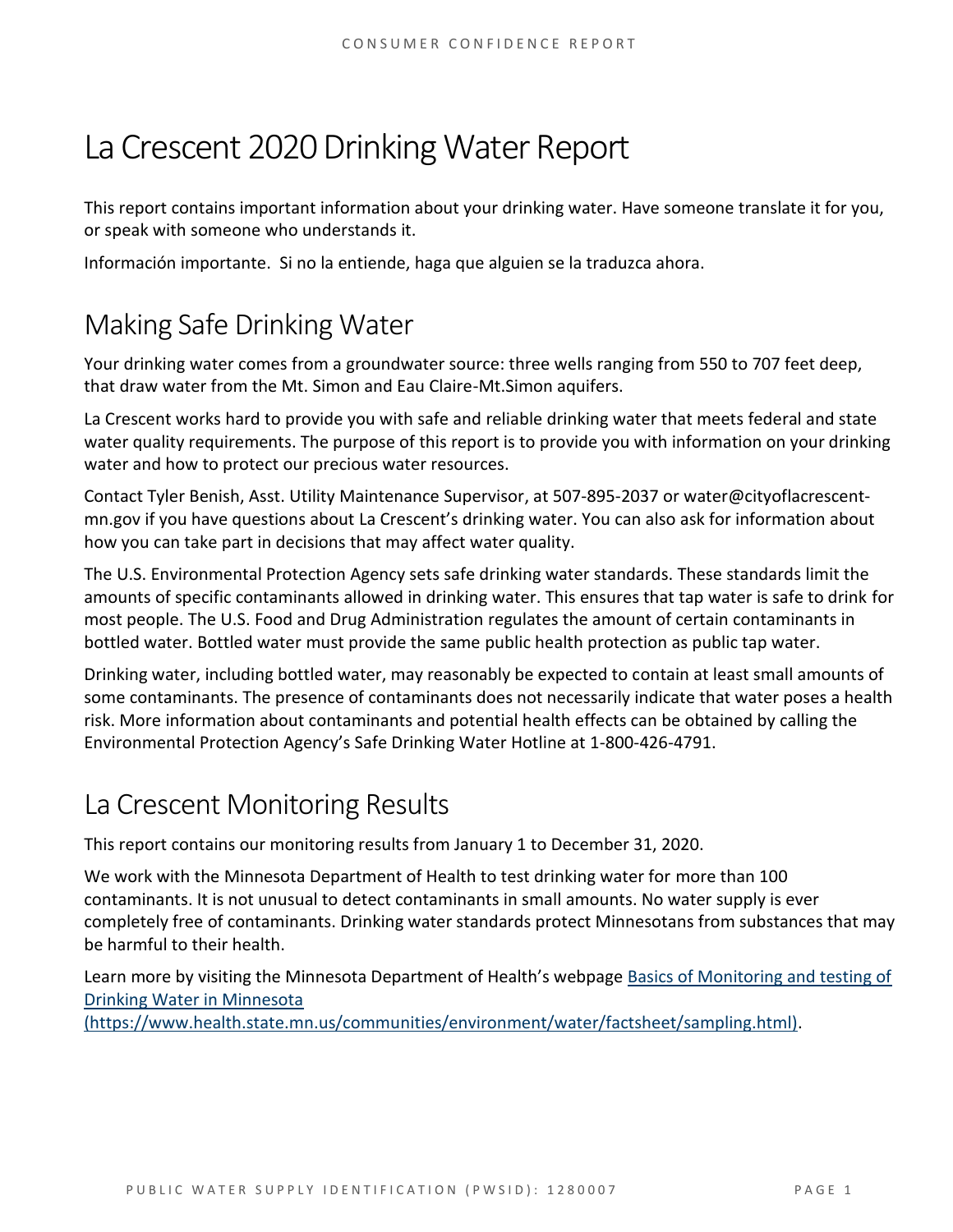## **How to Read the Water Quality Data Tables**

The tables below show the contaminants we found last year or the most recent time we sampled for that contaminant. They also show the levels of those contaminants and the Environmental Protection Agency's limits. Substances that we tested for but did not find are not included in the tables.

We sample for some contaminants less than once a year because their levels in water are not expected to change from year to year. If we found any of these contaminants the last time we sampled for them, we included them in the tables below with the detection date.

We may have done additional monitoring for contaminants that are not included in the Safe Drinking Water Act. To request a copy of these results, call the Minnesota Department of Health at 651-201-4700 or 1-800-818-9318 between 8:00 a.m. and 4:30 p.m., Monday through Friday.

Some contaminants are monitored regularly throughout the year, and rolling (or moving) annual averages are used to manage compliance. Because of this averaging, there are times where the Range of Detected Test Results for the calendar year is lower than the Highest Average or Highest Single Test Result, because it occurred in the previous calendar year.

### **Definitions**

- AL (Action Level): The concentration of a contaminant which, if exceeded, triggers treatment or other requirements which a water system must follow.
- **EPA:** Environmental Protection Agency
- **MCL (Maximum contaminant level)**: The highest level of a contaminant that is allowed in drinking water. MCLs are set as close to the MCLGs as feasible using the best available treatment technology.
- **MCLG (Maximum contaminant level goal)**: The level of a contaminant in drinking water below which there is no known or expected risk to health. MCLGs allow for a margin of safety.
- **MRDL (Maximum residual disinfectant level):** The highest level of a disinfectant allowed in drinking water. There is convincing evidence that addition of a disinfectant is necessary for control of microbial contaminants.
- **MRDLG (Maximum residual disinfectant level goal)**: The level of a drinking water disinfectant below which there is no known or expected risk to health. MRDLGs do not reflect the benefits of the use of disinfectants to control microbial contaminants.
- **N/A (Not applicable)**: Does not apply.
- pCi/l (picocuries per liter): A measure of radioactivity.
- **ppb (parts per billion)**: One part per billion in water is like one drop in one billion drops of water, or about one drop in a swimming pool. ppb is the same as micrograms per liter ( $\mu$ g/l).
- **ppm (parts per million)**: One part per million is like one drop in one million drops of water, or about one cup in a swimming pool. ppm is the same as milligrams per liter (mg/l).
- **PWSID: Public water system identification.**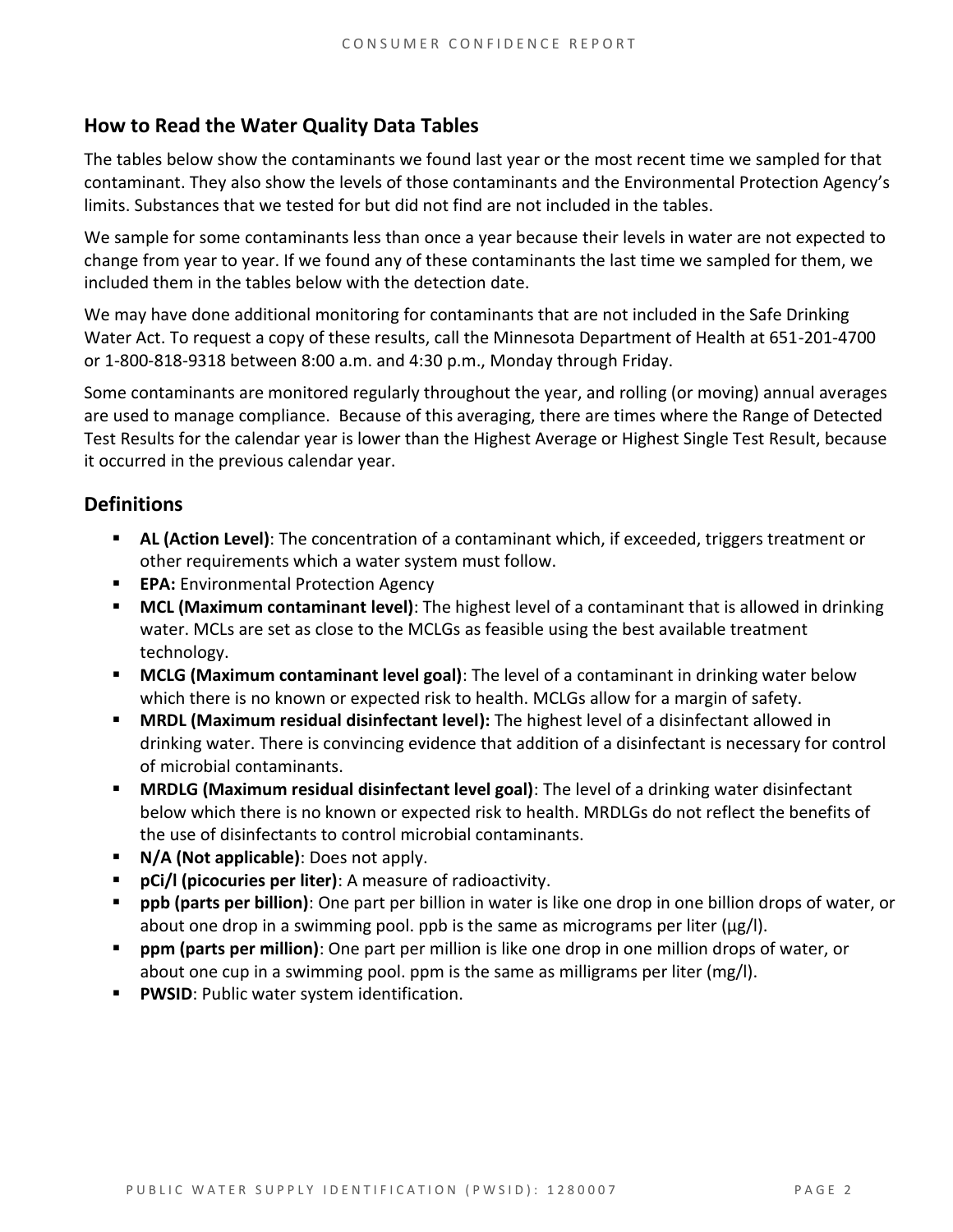# **Monitoring Results – Regulated Substances**

| LEAD AND COPPER - Tested at customer taps.                   |                                         |                                           |                                                   |                                                                             |                  |                                        |  |
|--------------------------------------------------------------|-----------------------------------------|-------------------------------------------|---------------------------------------------------|-----------------------------------------------------------------------------|------------------|----------------------------------------|--|
| <b>Contaminant</b> (Date, if<br>sampled in previous<br>year) | EPA's<br><b>Ideal</b><br>Goal<br>(MCLG) | EPA's<br><b>Action</b><br>Level           | 90% of<br><b>Results Were</b><br><b>Less Than</b> | <b>Number</b><br><b>of</b><br><b>Homes</b><br>with<br>High<br><b>Levels</b> | <b>Violation</b> | <b>Typical Sources</b>                 |  |
| Lead (11/06/19)                                              | 0 ppb                                   | 90% of<br>homes<br>less than<br>15 ppb    | 1 ppb                                             | 0 out of<br>21                                                              | NO               | Corrosion of<br>household<br>plumbing. |  |
| Copper (11/06/19)                                            | 0 ppm                                   | 90% of<br>homes<br>less than<br>$1.3$ ppm | $0.89$ ppm                                        | 0 out of<br>21                                                              | NO.              | Corrosion of<br>household<br>plumbing. |  |

**INORGANIC & ORGANIC CONTAMINANTS – Tested in drinking water.** 

| <b>Contaminant</b><br>(Date, if sampled<br>in previous year) | EPA's<br><b>Ideal</b><br>Goal<br>(MCLG) | EPA's<br>Limit<br>(MCL) | <b>Highest</b><br><b>Average or</b><br><b>Highest</b><br><b>Single Test</b><br><b>Result</b> | <b>Range of</b><br><b>Detected</b><br><b>Test Results</b> | <b>Violation</b> | <b>Typical Sources</b>                                                                                                             |
|--------------------------------------------------------------|-----------------------------------------|-------------------------|----------------------------------------------------------------------------------------------|-----------------------------------------------------------|------------------|------------------------------------------------------------------------------------------------------------------------------------|
| <b>Barium</b><br>(12/11/19)                                  | 2 ppm                                   | 2 ppm                   | $0.03$ ppm                                                                                   | N/A                                                       | NO.              | Discharge of drilling<br>wastes; Discharge from<br>metal refineries; Erosion<br>of natural deposit.                                |
| <b>Mercury</b><br>(12/11/19)                                 | 2 ppb                                   | 2 ppb                   | $0.03$ ppb                                                                                   | N/A                                                       | NO.              | Erosion of natural<br>deposits; Dis charge<br>from refineries and<br>factories; Runoff from<br>landfills; Runoff from<br>cropland. |
| <b>Combined</b><br>Radium                                    | $0$ pCi/l                               | 5.4<br>pCi/l            | $1.3$ pCi/l                                                                                  | N/A                                                       | <b>NO</b>        | Erosion of natural<br>deposits.                                                                                                    |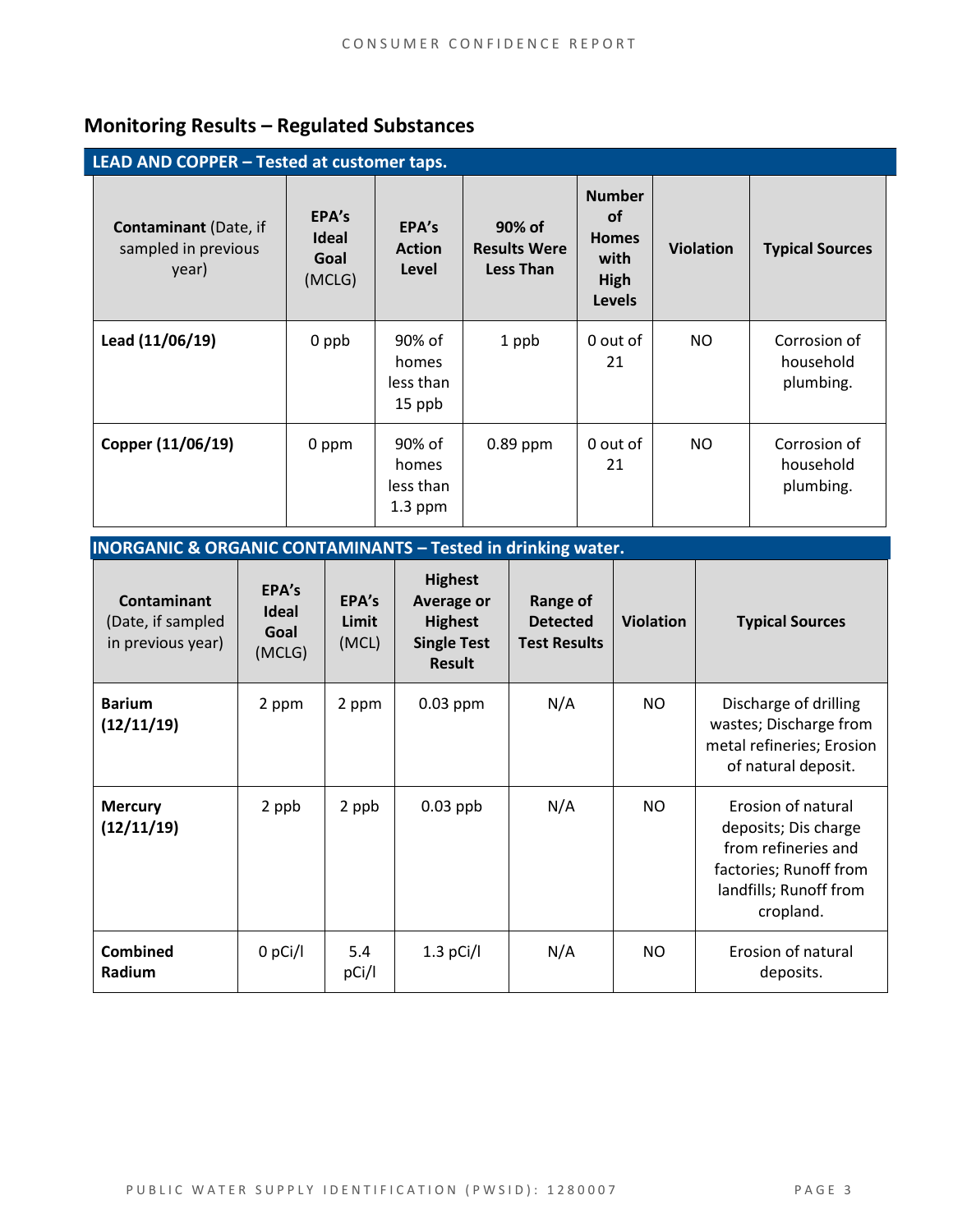| <b>CONTAMINANTS RELATED TO DISINFECTION - Tested in drinking water.</b> |                                               |                                    |                                                                             |                                                    |                  |                                                |  |
|-------------------------------------------------------------------------|-----------------------------------------------|------------------------------------|-----------------------------------------------------------------------------|----------------------------------------------------|------------------|------------------------------------------------|--|
| Substance (Date,<br>if sampled in<br>previous year)                     | <b>EPA's Ideal</b><br>Goal (MCLG<br>or MRDLG) | EPA's<br>Limit<br>(MCL or<br>MRDL) | <b>Highest</b><br>Average or<br><b>Highest Single</b><br><b>Test Result</b> | Range of<br><b>Detected</b><br><b>Test Results</b> | <b>Violation</b> | <b>Typical Sources</b>                         |  |
| <b>Total Chlorine</b>                                                   | $4.0$ ppm                                     | $4.0$ ppm                          | $0.25$ ppm                                                                  | $0.13 - 0.33$<br>ppm                               | <b>NO</b>        | Water additive<br>used to control<br>microbes. |  |

#### **OTHER SUBSTANCES – Tested in drinking water.**

| Substance (Date,<br>if sampled in<br>previous year) | EPA's<br><b>Ideal Goal</b><br>(MCLG) | EPA's<br>Limit<br>(MCL) | <b>Highest</b><br>Average or<br><b>Highest Single</b><br><b>Test Result</b> | Range of<br><b>Detected</b><br><b>Test Results</b> | <b>Violation</b> | <b>Typical Sources</b>                                                        |
|-----------------------------------------------------|--------------------------------------|-------------------------|-----------------------------------------------------------------------------|----------------------------------------------------|------------------|-------------------------------------------------------------------------------|
| <b>Fluoride</b>                                     | $4.0$ ppm                            | $4.0$ ppm               | $0.69$ ppm                                                                  | $0.63 - 0.68$<br>ppm                               | NO.              | Erosion of natural<br>deposits; Water<br>additive to promote<br>strong teeth. |

#### **Potential Health Effects and Corrective Actions (If Applicable)**

Fluoride: Fluoride is nature's cavity fighter, with small amounts present naturally in many drinking water sources. There is an overwhelming weight of credible, peer-reviewed, scientific evidence that fluoridation reduces tooth decay and cavities in children and adults, even when there is availability of fluoride from other sources, such as fluoride toothpaste and mouth rinses. Since studies show that optimal fluoride levels in drinking water benefit public health, municipal community water systems adjust the level of fluoride in the water to an optimal concentration between 0.5 to 0.9 parts per million (ppm) to protect your teeth. Fluoride levels below 2.0 ppm are not expected to increase the risk of a cosmetic condition known as enamel fluorosis.

### **Some People Are More Vulnerable to Contaminants in Drinking Water**

Some people may be more vulnerable to contaminants in drinking water than the general population. Immuno-compromised persons such as persons with cancer undergoing chemotherapy, persons who have undergone organ transplants, people with HIV/AIDS or other immune system disorders, some elderly, and infants can be particularly at risk from infections. The developing fetus and therefore pregnant women may also be more vulnerable to contaminants in drinking water. These people or their caregivers should seek advice about drinking water from their health care providers. EPA/Centers for Disease Control (CDC)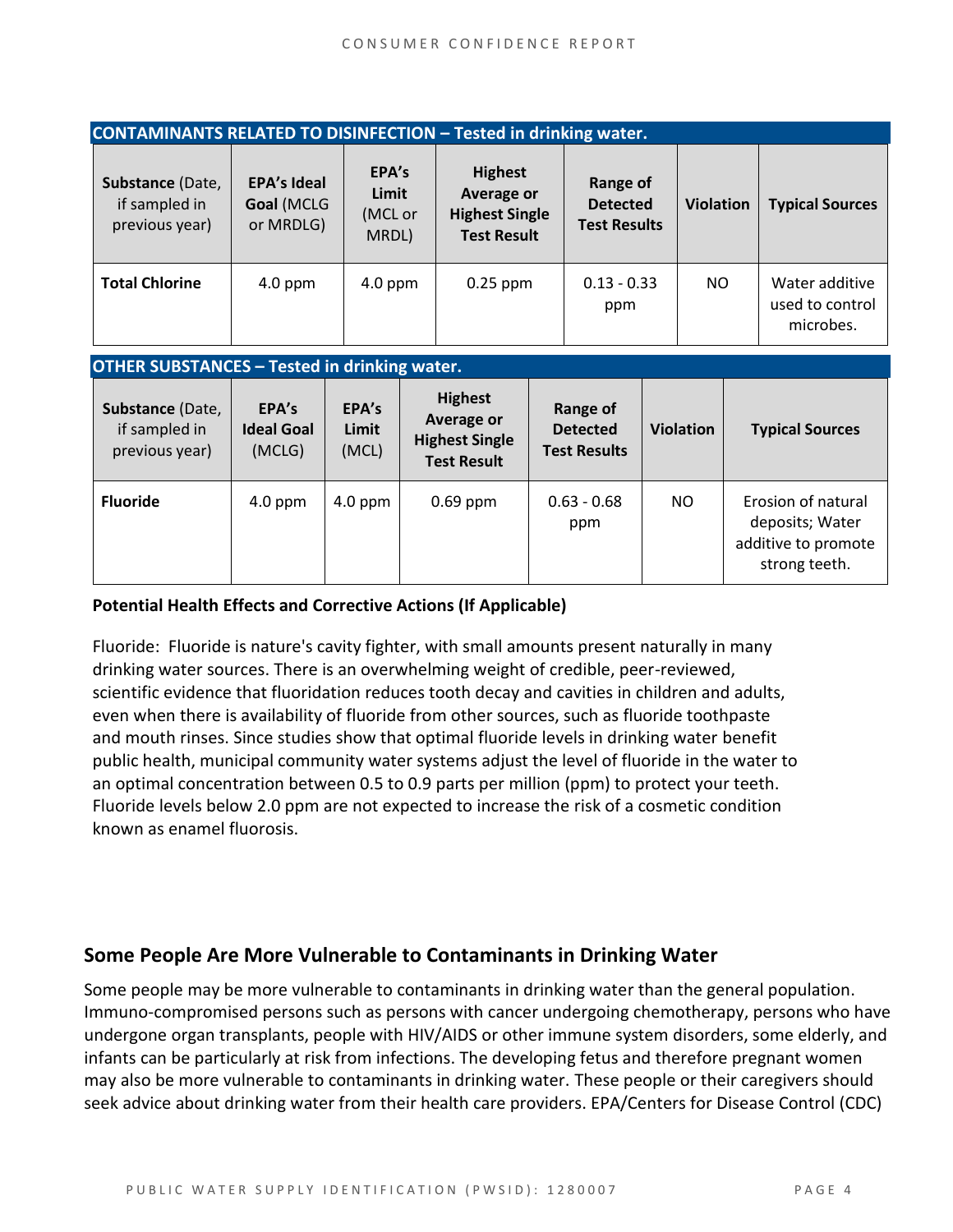guidelines on appropriate means to lessen the risk of infection by *Cryptosporidium* and other microbial contaminants are available from the Safe Drinking Water Hotline at 1-800-426-4791.

# Learn More about Your Drinking Water

## **Drinking Water Sources**

Minnesota's primary drinking water sources are groundwater and surface water. Groundwater is the water found in aquifers beneath the surface of the land. Groundwater supplies 75 percent of Minnesota's drinking water. Surface water is the water in lakes, rivers, and streams above the surface of the land. Surface water supplies 25 percent of Minnesota's drinking water.

Contaminants can get in drinking water sources from the natural environment and from people's daily activities. There are five main types of contaminants in drinking water sources.

- **Microbial contaminants,** such as viruses, bacteria, and parasites. Sources include sewage treatment plants, septic systems, agricultural livestock operations, pets, and wildlife.
- **Inorganic contaminants** include salts and metals from natural sources (e.g. rock and soil), oil and gas production, mining and farming operations, urban stormwater runoff, and wastewater discharges.
- **Pesticides and herbicides** are chemicals used to reduce or kill unwanted plants and pests. Sources include agriculture, urban stormwater runoff, and commercial and residential properties.
- **Organic chemical contaminants** include synthetic and volatile organic compounds. Sources include industrial processes and petroleum production, gas stations, urban stormwater runoff, and septic systems.
- **Radioactive contaminants** such as radium, thorium, and uranium isotopes come from natural sources (e.g. radon gas from soils and rock), mining operations, and oil and gas production.

The Minnesota Department of Health provides information about your drinking water source(s) in a source water assessment, including:

- How La Crescent is protecting your drinking water source(s);
- Nearby threats to your drinking water sources;
- How easily water and pollution can move from the surface of the land into drinking water sources, based on natural geology and the way wells are constructed.

Find your source water assessment at Source Water Assessments [\(https://www.health.state.mn.us/communities/environment/water/swp/swa\)](https://www.health.state.mn.us/communities/environment/water/swp/swa) or call 651-201-4700 or 1- 800-818-9318 between 8:00 a.m. and 4:30 p.m., Monday through Friday.

### **Lead in Drinking Water**

You may be in contact with lead through paint, water, dust, soil, food, hobbies, or your job. Coming in contact with lead can cause serious health problems for everyone. There is no safe level of lead. Babies, children under six years, and pregnant women are at the highest risk.